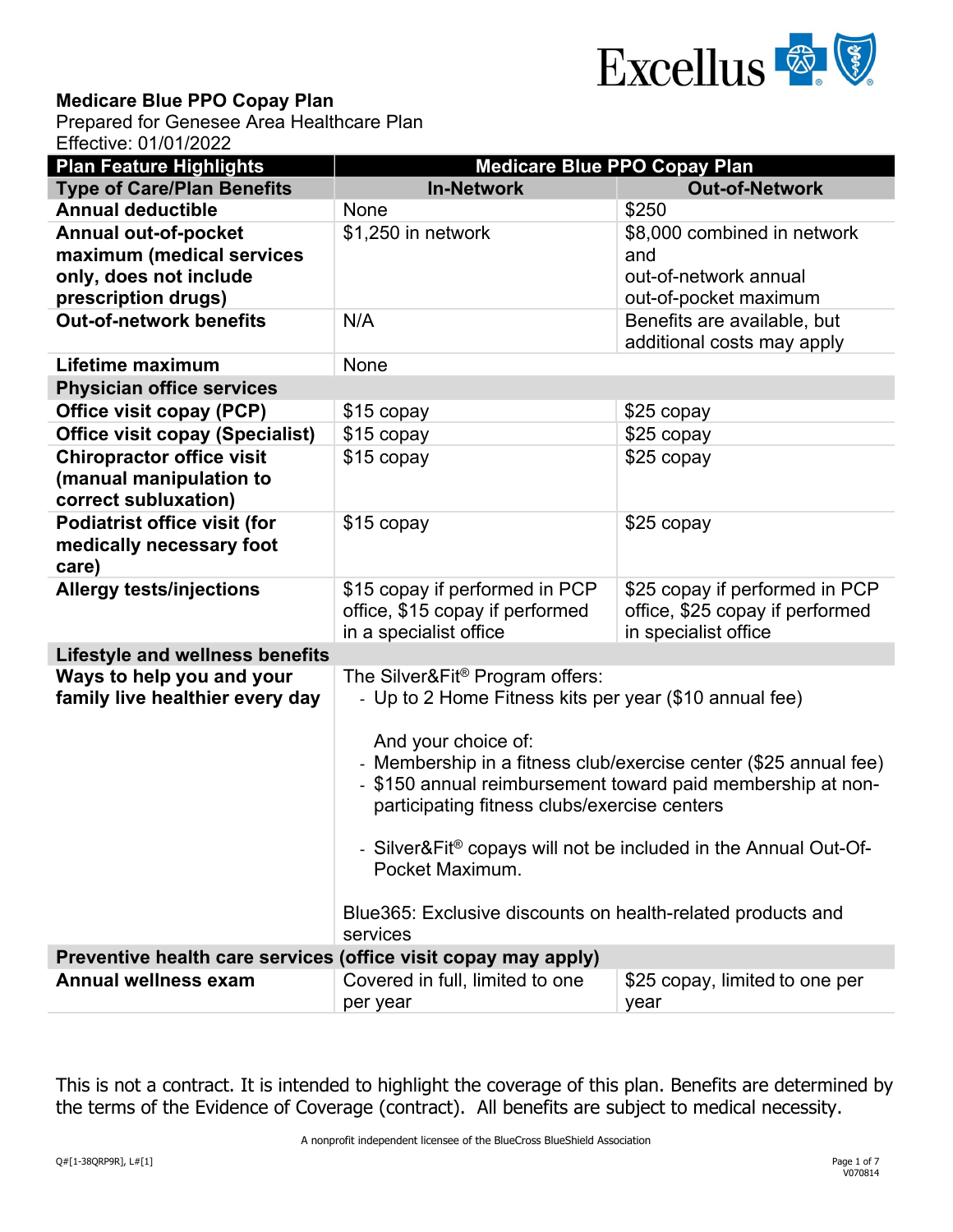| <b>Plan Feature Highlights</b>                                                                 | <b>Medicare Blue PPO Copay Plan</b>                                                                                                                                                                            |                                                                                                                             |  |
|------------------------------------------------------------------------------------------------|----------------------------------------------------------------------------------------------------------------------------------------------------------------------------------------------------------------|-----------------------------------------------------------------------------------------------------------------------------|--|
| <b>Type of Care/Plan Benefits</b>                                                              | <b>In-Network</b>                                                                                                                                                                                              |                                                                                                                             |  |
| Immunizations (flu,<br>pneumonia, Hepatitis B, and<br>other vaccines if patient is at<br>risk) | Covered in full flu, pneumonia<br>and Hepatitis B. All other<br>vaccines 20% coinsurance                                                                                                                       | Covered in full for Flu and<br>pneumonia. Hepatitis B and<br>other vaccines 20%<br>coinsurance subject to the<br>deductible |  |
| <b>Preventive mammography</b>                                                                  | Covered in full for preventive<br>mammography, limited to one<br>per year                                                                                                                                      | 20% coinsurance, subject to<br>the deductible, limited to one<br>per year                                                   |  |
| Pap smear/pelvic exam                                                                          | Covered in full, limited to one<br>every 24 months                                                                                                                                                             | 20% coinsurance, subject to<br>the deductible, limited to one<br>per year                                                   |  |
| <b>Routine GYN exam</b>                                                                        | Covered in full, limited to one<br>every 24 months                                                                                                                                                             | \$25 copay, limited to one per<br>year                                                                                      |  |
| <b>Prostate cancer screening</b>                                                               | Covered in full, limited to one<br>per year                                                                                                                                                                    | 20% coinsurance, subject to<br>the deductible, limited to one<br>per year                                                   |  |
| <b>Bone density screening</b>                                                                  | Covered in full, limited to one<br>per year                                                                                                                                                                    | 20% coinsurance, subject to<br>the deductible, limited to one<br>per year                                                   |  |
| <b>Colorectal screening</b>                                                                    | Covered in full for preventive<br>colonoscopies, limited to one<br>per year                                                                                                                                    | 20% coinsurance, subject to<br>the deductible, limited to one<br>per year                                                   |  |
| <b>Smoking cessation</b>                                                                       | Covered in full                                                                                                                                                                                                | \$25 copay                                                                                                                  |  |
| Routine hearing exam                                                                           | \$0 copay, limited to one exam<br>per year. Must use a<br><b>TruHearing Provider.</b>                                                                                                                          | \$0 copay, limited to one exam<br>per year. Must use a<br><b>TruHearing Provider.</b>                                       |  |
| <b>Hearing Aid(s)</b>                                                                          | \$699 Copay for Advanced Hearing Aids or \$999 Copay for<br>Premium Hearing Aids. Limit of 2 per year. Must use a<br>TruHearing Provider. TruHearing Copays are not included<br>in the Out of Pocket Maximum.  |                                                                                                                             |  |
| <b>Routine vision exam</b>                                                                     | \$15 copay per visit, limited to<br>one exam per year                                                                                                                                                          | \$25 copay, limited to one exam<br>per year                                                                                 |  |
| <b>Eyewear allowance</b>                                                                       | \$100 allowance available once every calendar year.                                                                                                                                                            |                                                                                                                             |  |
| <b>Preventive dental</b>                                                                       | \$0 copay for up to 2 oral exams, 2 cleanings and 2 dental X-rays<br>per year. There is no provider network. We will pay 100% of our<br>Schedule of Allowances or the dentist's charges, whichever is<br>less. |                                                                                                                             |  |
| <b>Inpatient hospital benefits</b>                                                             |                                                                                                                                                                                                                |                                                                                                                             |  |
| <b>Hospital benefits</b>                                                                       | \$250 copay per admission for<br>unlimited days (maximum 3<br>copays per year)                                                                                                                                 | 20% coinsurance, subject to<br>the deductible per admission,<br>unlimited days                                              |  |

This is not a contract. It is intended to highlight the coverage of this plan. Benefits are determined by the terms of the Evidence of Coverage (contract). All benefits are subject to medical necessity.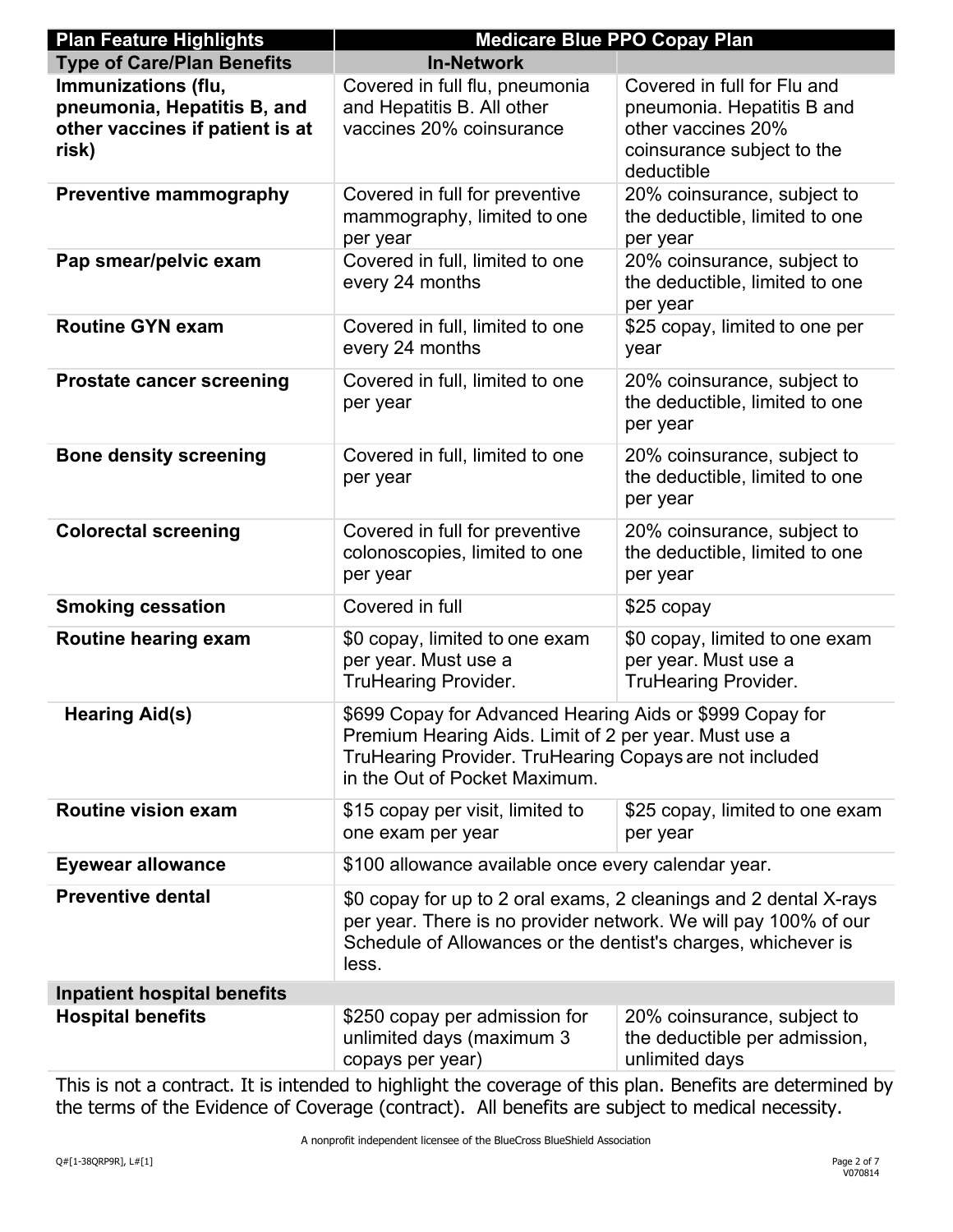| <b>Plan Feature Highlights</b>                                            | <b>Medicare Blue PPO Copay Plan</b>                                                                        |                                                                                                |  |
|---------------------------------------------------------------------------|------------------------------------------------------------------------------------------------------------|------------------------------------------------------------------------------------------------|--|
| <b>Type of Care/Plan Benefits</b>                                         | <b>In-Network</b>                                                                                          |                                                                                                |  |
| <b>In-Hospital Physician Visits</b>                                       | Covered in full                                                                                            | 20% coinsurance, subject to<br>the deductible                                                  |  |
| <b>Anesthesia</b>                                                         | Covered in full                                                                                            | 20% coinsurance, subject to<br>the deductible                                                  |  |
| <b>Inpatient chemical</b>                                                 | \$250 copay per admission                                                                                  | 20% coinsurance, subject to                                                                    |  |
| dependence                                                                | (maximum 3 copays per year)                                                                                | the deductible per admission                                                                   |  |
| Inpatient mental health care                                              | \$250 copay per admission<br>(maximum 3 copays per year)                                                   | 20% coinsurance, subject to<br>the deductible per admission                                    |  |
| <b>Skilled nursing facility</b>                                           |                                                                                                            |                                                                                                |  |
| <b>Skilled nursing facility (3 day</b><br>inpatient stay is not required) | \$0 copay per day, days 1-20.<br>\$188 copay per day, days 21-<br>100. Not covered, days 101<br>and beyond | 50% coinsurance, subject to<br>the deductible, days 1-100. Not<br>covered, days 101 and beyond |  |
| <b>Emergency care</b>                                                     |                                                                                                            |                                                                                                |  |
| <b>Emergency room care</b><br>(covered worldwide)                         | \$65 copay per visit; unless<br>admitted within 23 hours                                                   | \$65 copay per visit; unless<br>admitted within 23 hours                                       |  |
| <b>Urgent care</b><br>(covered worldwide)                                 | \$15 copay                                                                                                 | \$15 copay                                                                                     |  |
| <b>Ambulance</b>                                                          | \$65 copay                                                                                                 | \$65 copay                                                                                     |  |
| <b>Outpatient benefits</b>                                                |                                                                                                            |                                                                                                |  |
| <b>Surgical care</b>                                                      | \$50 copay                                                                                                 | 20% coinsurance, subject to<br>the deductible                                                  |  |
| <b>Ambulatory surgical center</b>                                         | \$50 copay                                                                                                 | 20% coinsurance, subject to<br>the deductible                                                  |  |
| <b>Hospital Observation Stay</b>                                          | \$50 copay                                                                                                 | 20% coinsurance, subject to<br>deductible                                                      |  |
| <b>Office surgery</b>                                                     | \$15 copay if performed in PCP<br>office, \$15 copay if performed<br>in specialist office                  | \$25 copay if performed in PCP<br>office, \$25 copay if performed<br>in specialist office      |  |
| <b>Diagnostic tests and</b><br>laboratory services                        | Covered in full                                                                                            | 20% coinsurance, subject to<br>the deductible                                                  |  |
| X-rays (film) and radiation<br>therapy                                    | \$15 copay                                                                                                 | 20% coinsurance, subject to<br>the deductible                                                  |  |
| <b>Advanced Diagnostic Imaging</b><br>(MRI, MRA, CT, PET, etc)            | \$15 copay                                                                                                 | 20% coinsurance, subject to<br>the deductible                                                  |  |
| Chemotherapy                                                              | \$15 copay                                                                                                 | 20% coinsurance, subject to<br>the deductible                                                  |  |
| <b>Outpatient mental health care</b>                                      | 20% coinsurance, unlimited<br>visits                                                                       | 20% coinsurance, subject to<br>the deductible                                                  |  |
| <b>Partial hospitalization</b>                                            | 20% coinsurance, unlimited<br>visits                                                                       | 20% coinsurance, subject to<br>the deductible                                                  |  |
| <b>Outpatient chemical</b>                                                | 20% coinsurance, unlimited                                                                                 | 20% coinsurance, subject to                                                                    |  |
| dependence care                                                           | visits                                                                                                     | the deductible                                                                                 |  |
| <b>Other services</b>                                                     |                                                                                                            |                                                                                                |  |

## This is not a contract. It is intended to highlight the coverage of this plan. Benefits are determined by the terms of the Evidence of Coverage (contract). All benefits are subject to medical necessity.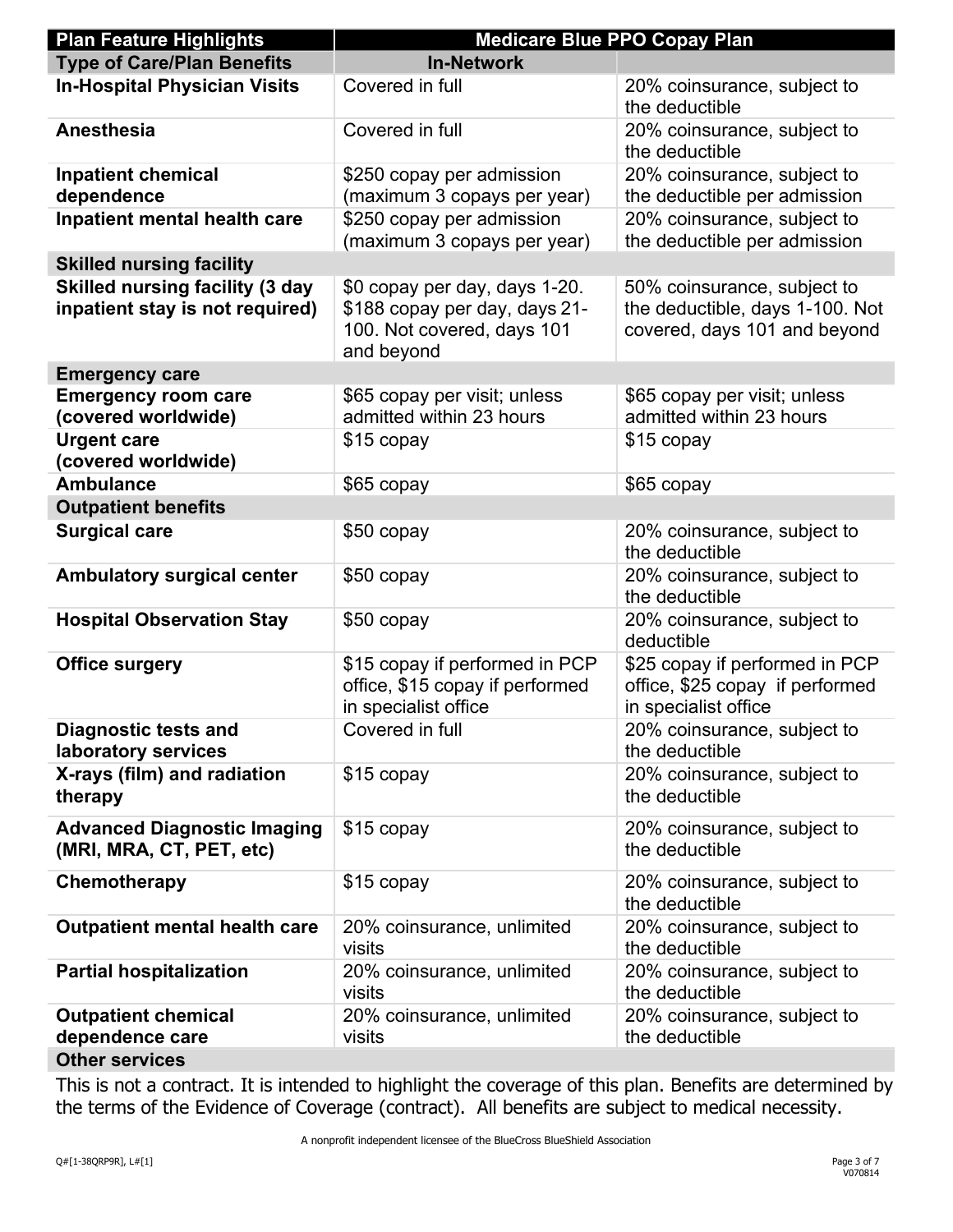| <b>Plan Feature Highlights</b>                                          | <b>Medicare Blue PPO Copay Plan</b>                                                                                                                         |                                                                                                                                 |  |
|-------------------------------------------------------------------------|-------------------------------------------------------------------------------------------------------------------------------------------------------------|---------------------------------------------------------------------------------------------------------------------------------|--|
| <b>Type of Care/Plan Benefits</b>                                       | <b>In-Network</b>                                                                                                                                           | <b>Out-of-Network</b>                                                                                                           |  |
| <b>Rehabilitative therapy</b><br>(physical, occupational and<br>speech) | \$15 copay                                                                                                                                                  | \$25 copay                                                                                                                      |  |
| <b>Cardiac rehabilitation</b>                                           | \$15 copay                                                                                                                                                  | \$25 copay                                                                                                                      |  |
| <b>Telehealth</b>                                                       | <b>MDLive Provider: \$15 copay</b><br><b>Behavioral Health Provider: \$15</b><br>copay<br><b>Additional Telehealth Services:</b><br>follows in-person copay | <b>Not Covered</b>                                                                                                              |  |
| <b>Acupuncture</b>                                                      | 50% coinsurance, up to 20<br>visits per year for chronic lower<br>back pain and 10 additional<br>visits for any other diagnosis                             | 50% coinsurance, up to 20<br>visits per year for chronic lower<br>back pain and 10 additional<br>visits for any other diagnosis |  |
| <b>Medicare Part B drugs</b><br>including chemotherapy<br>drugs         | 20% coinsurance                                                                                                                                             | 20% coinsurance, subject to<br>the deductible                                                                                   |  |
| <b>Diabetic education</b>                                               | Covered in full                                                                                                                                             | \$25 copay                                                                                                                      |  |
| <b>Diabetic supplies</b>                                                | Meters and test strips: \$5 copay<br>per 30 day supply, from a<br>preferred manufacturer                                                                    | 20% coinsurance, subject to<br>the deductible                                                                                   |  |
| <b>Durable medical equipment</b>                                        | 20% coinsurance                                                                                                                                             | 20% coinsurance, subject to<br>the deductible                                                                                   |  |
| <b>Prosthetic devices</b>                                               | 20% coinsurance                                                                                                                                             | 20% coinsurance, subject to<br>the deductible                                                                                   |  |
| Home care                                                               | Covered in full                                                                                                                                             | 20% coinsurance, subject to<br>the deductible                                                                                   |  |
| <b>Hospice</b>                                                          | <b>Covered by Original Medicare</b>                                                                                                                         | <b>Covered by Original Medicare</b>                                                                                             |  |
| <b>Kidney dialysis</b>                                                  | Covered in full                                                                                                                                             | Covered in full                                                                                                                 |  |

 This is not a contract. It is intended to highlight the coverage of this plan. Benefits are determined by the terms of the Evidence of Coverage (contract). All benefits are subject to medical necessity.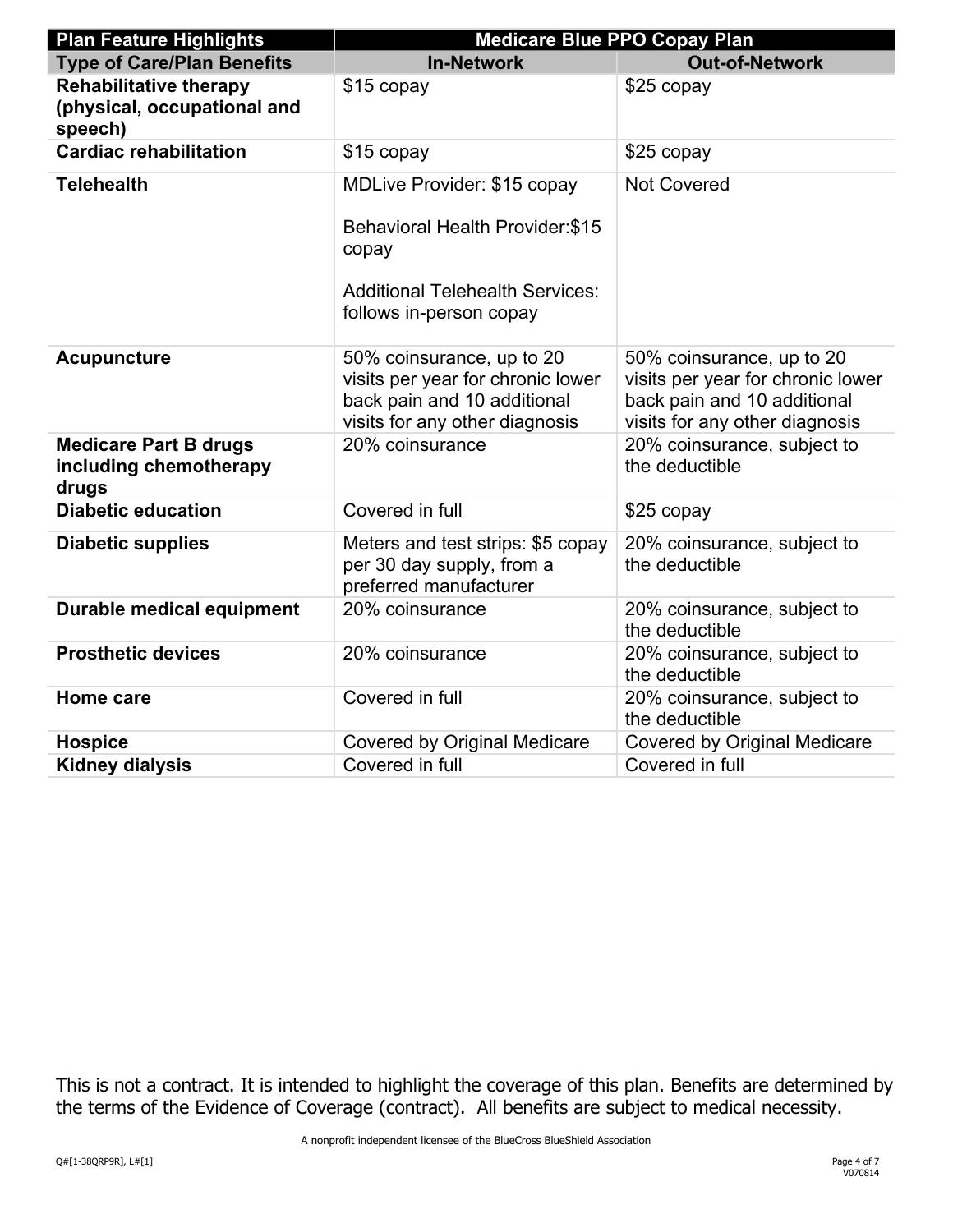| <b>Plan Feature Highlights</b>    | <b>Medicare Blue PPO Copay Plan</b>                                                                                                                 |                                                                        |  |
|-----------------------------------|-----------------------------------------------------------------------------------------------------------------------------------------------------|------------------------------------------------------------------------|--|
| <b>Type of Care/Plan Benefits</b> | <b>In-Network</b>                                                                                                                                   |                                                                        |  |
| <b>Prescription drugs</b>         |                                                                                                                                                     |                                                                        |  |
| <b>Prescription drug coverage</b> | <b>Prior Authorization and Step</b><br>Therapy apply. Quantity Limits<br>Apply.                                                                     | Covered at in-network cost<br>sharing in emergency<br>situations only. |  |
|                                   | Deductible: \$0                                                                                                                                     |                                                                        |  |
|                                   | Initial Coverage:                                                                                                                                   |                                                                        |  |
|                                   | up to \$4,430 in covered drugs                                                                                                                      |                                                                        |  |
|                                   | 30 day supply:                                                                                                                                      |                                                                        |  |
|                                   | \$10/\$30/\$50                                                                                                                                      |                                                                        |  |
|                                   | 90 day supply:                                                                                                                                      |                                                                        |  |
|                                   | Subject to 3 times the copay                                                                                                                        |                                                                        |  |
|                                   | Coverage Gap:                                                                                                                                       |                                                                        |  |
|                                   | up to \$7,050 out-of-pocket                                                                                                                         |                                                                        |  |
|                                   | 30 day supply:                                                                                                                                      |                                                                        |  |
|                                   | \$10/\$30/\$50                                                                                                                                      |                                                                        |  |
|                                   | 90 day supply:                                                                                                                                      |                                                                        |  |
|                                   | Subject to 3 times the copay                                                                                                                        |                                                                        |  |
|                                   | Coverage for generic drugs is<br>provided by the Part D plan.<br>Coverage for brand name drugs<br>is provided by a wraparound<br>group health plan. |                                                                        |  |
|                                   | Catastrophic Coverage:                                                                                                                              |                                                                        |  |
|                                   | The member pays the greater<br>of \$3.95 copay for generic and<br>a \$9.85 copay for all other<br>drugs, or 5% coinsurance.                         |                                                                        |  |

 This is not a contract. It is intended to highlight the coverage of this plan. Benefits are determined by the terms of the Evidence of Coverage (contract). All benefits are subject to medical necessity.